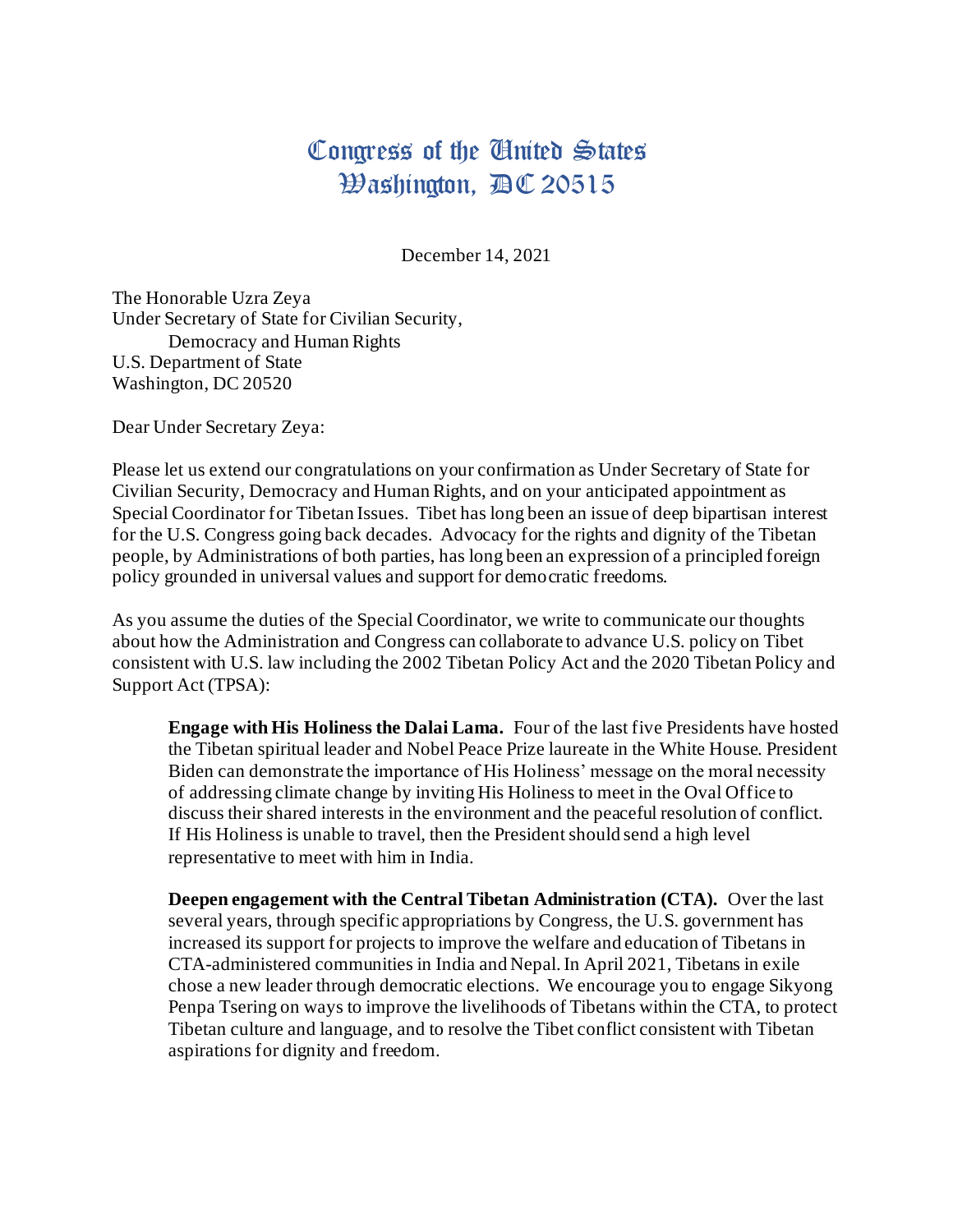**Religious freedom and the Dalai Lama's reincarnation.** The Tibetan Policy and Support Act affirmed U.S. policy that decisions involving the next Dalai Lama belong solely to him and the Tibetan people. We welcome the Biden Administration's support of this principle. We urge you and other Administration officials to publicly re-iterate this policy and work with like-minded governments to craft a multilateral strategy to affirm this principle as the international norm, not only as a matter of religious freedom but as a strategic counter to Chinese government's claims of ownership to the land of Tibet and its assertion of control over the Dalai Lama lineage.

**Access to Tibet.** We encourage you to ensure full implementation of the Reciprocal Access to Tibet Act. We look forward to receiving reports required by sections 4(a) and 5(c) that are due this summer, and seek assurances that the Department is doing all it can to ensure access to Tibetan areas in keeping with the principle of reciprocity. Likewise, we note the importance of restoring opportunities for engagement with the Tibetan people inside Tibet and for monitoring of developments on the Tibetan plateau. Many of us wrote to the Department last year to express our concern that the closure of the U.S. consulate in Chengdu in July 2020 would impede the U.S.'s ability to monitor conditions in Tibetan areas. We reiterate those concerns. Further, we affirm our interest in the establishment of a U.S. consulate in Lhasa as expressed in section 618 of the TPSA, and encourage you to work with the relevant officials in the Department to accomplish this goal.

**Help invigorate a political initiative to put Tibetans back at the table.** The last round of the Sino-Tibetan dialogue was held in January 2010. The Chinese side has shown no interest in further talks, insisting that the Dalai Lama first meet unreasonable conditions. Persistent calls from the U.S. and other governments for a resumption of dialogue have failed to produce results. We encourage the U.S. government to engage earnestly with both sides, like-minded partners, and experts to explore novel strategies that could produce forward movement, grounded in the idea that there can be a mutually agreeable solution to the Tibet issue.

**Language on Tibet's status.** We appreciate that the Tibet section of the 2020 Country Reports on Human Rights Practices does not refer to Tibetan areas as "part of the People's Republic of China." The Chinese government has demanded, as a precondition to dialogue, that the Dalai Lama state that Tibet has been a part of China "since ancient times," which the Dalai Lama has refused to do on the grounds that it is false. The Chinese government has asked several governments to state that "Tibet is part of China," with success, and cited these statements to portray the Dalai Lama as isolated. These actions by the Chinese government are obstacles to dialogue. Consistent with the Department's calls for dialogue without preconditions, we would welcome the exclusion of this phrase from future reports and statements, both as a means to promote renewed negotiations between the Chinese government and the Dalai Lana or his representatives, and as an opportunity to ground U.S. policy on respect for historic accuracy and the Tibetan peoples' rights under the International Covenant on Civil and Political Rights.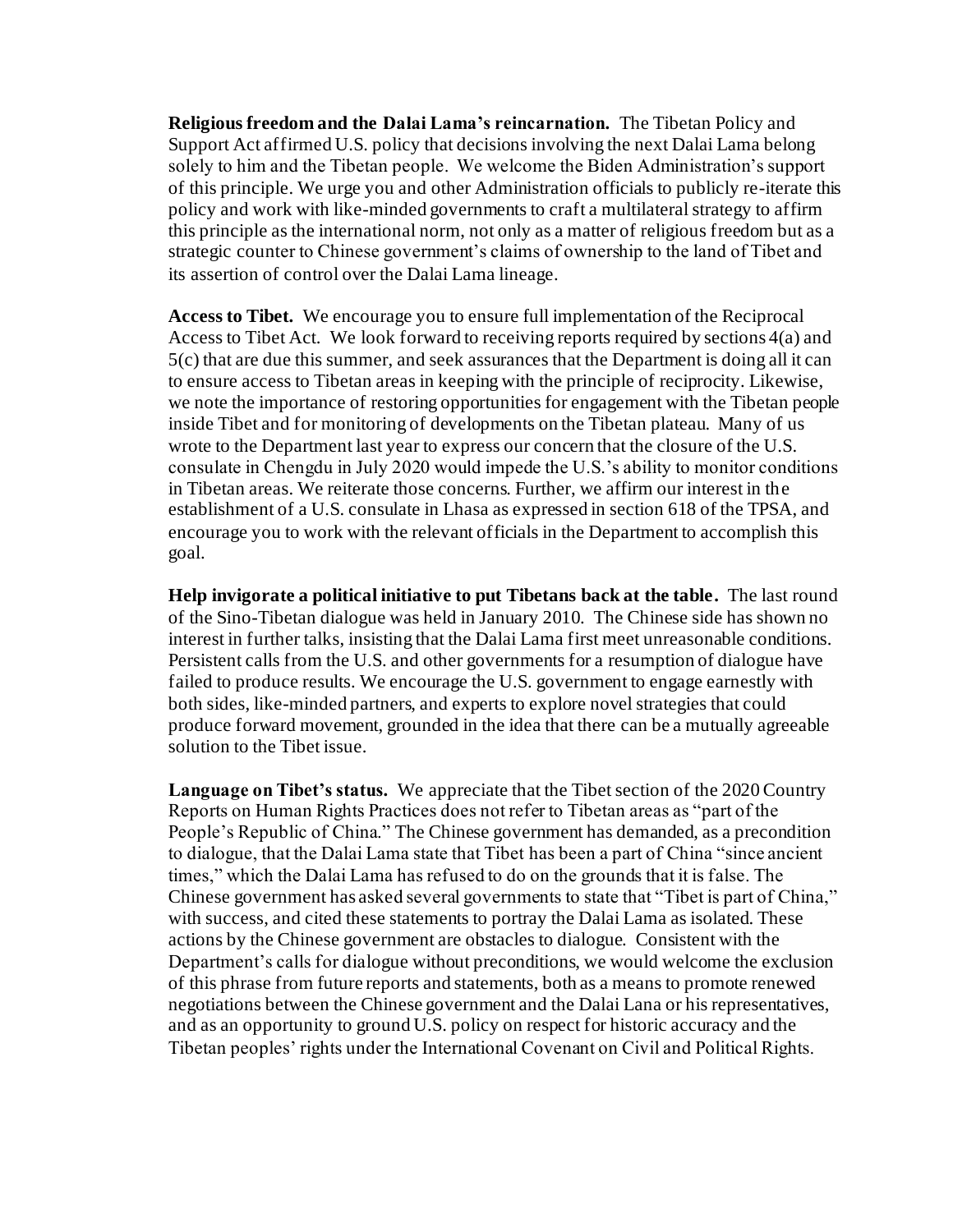**Tibetan refugees in Nepal.** Thousands of Tibetan refuges reside in Nepal without legal status and without a path to acquire such status. They are vulnerable and lack means to assert rights to equal treatment before the law, education, land ownership, freedom of movement, and employment. There has been a frustrating inertia on this issue for decades. We encourage you to work expeditiously with like-minded governments on solutions to provide status for those in Nepal and a process for those who wish to resettle elsewhere.

**Support Tibetan language and culture.** Authorities in Tibetan areas of the People's Republic of China continue to privilege Mandarin and decrease the role of Tibetan in educational settings, in tandem with policy directives from Chinese leaders for the "Sinicization" of Tibetan Buddhism. We urge the U.S. government to continue to fund programs, by both the Department and USAID, to help Tibetans preserve their language and cultural identity, including exchange and scholarship programs. We also ask you to ensure that Tibetan language training is provided to foreign service offices, per the Tibetan Policy Act.

**Tibetan cultural heritage at risk.** The World Heritage sites in Lhasa, Tibet, categorized as the Historic Ensemble of the Potala Palace, including the Jokhang Temple and Norbulingka, are at risk due to adjacent economic development projects and a 2018 fire at the Johkang Temple. The 2021 World Heritage Watch report recommends that UNESCO's World Heritage Committee designate the site as a World Heritage in Danger." We urge you to coordinate efforts within the Department to work with UNESCO to support the preservation of Tibet's distinct cultural heritage.

**Tibetan political prisoners.** Tibetans have long been subject to particularly harsh treatment in the Chinese criminal justice system, and contribute disproportionately to the numbers of political prisoners in China. The Congressional-Executive Commission on China's Political Prisoner Database contains thousands of records of Tibetans detained since the 1980s for political or religious reasons, and currently counts 687 such Tibetans who are known or believed to currently be in detention. We urge you to advocate on behalf of Tibetans detained or imprisoned in the People's Republic of China due to exercise of their internationally recognized human rights, seeking their release or improved treatment while held in custody.

**Multilateral coordination.** We encourage you to prioritize coordination with likeminded states on policy and initiatives on Tibet, including to promote negotiations on a political resolution as provided for by the TPSA. Such coordination is critical to affirming the right of the Dalai Lama to choose his successor, and important to efforts to monitor and improve the environment on the Tibetan Plateau, including glacial retreat, temperature rise, carbon sequestration, river flow, grasslands and desertification, and the monsoon cycle, given the global and regional impact of changes in these factors.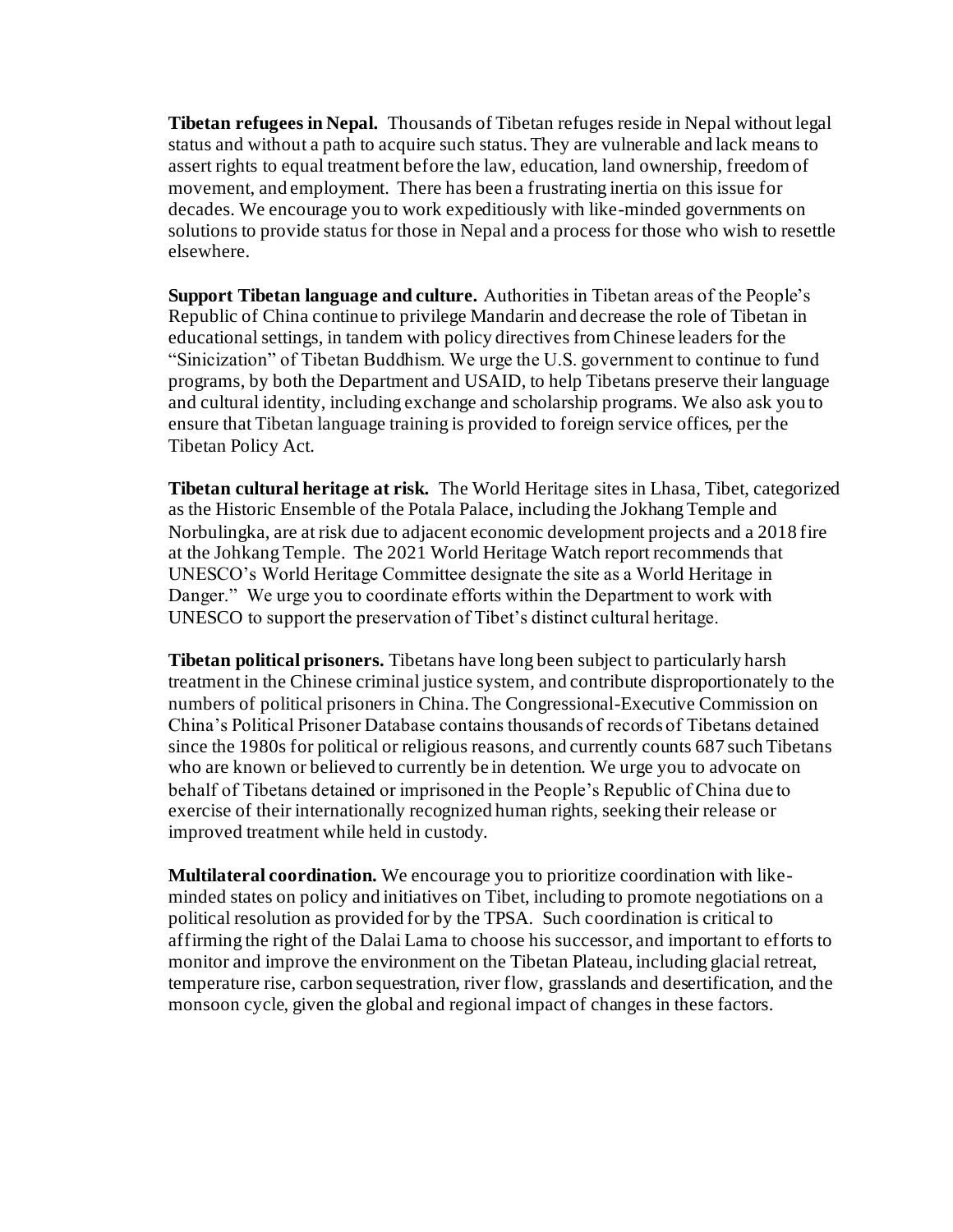Tibet matters to us, not only as an issue that is important to our constituents and the Tibetan-American community, but also as a tangible manifestation of a values-based foreign policy that prioritizes human rights and the quest for human dignity. We look forward to working with you on this very important moral issue of our time.

Sincerely,

Jani Us Done

 $s/$ Karen Bass Donald S. Beyer Jr.

M Bitichio

Gus M. Bilirakis Earl Blumenauer Member of Congress Member of Congress

 $s/$ David N. Cicilline Gerald E. Connolly

 $s/$ Dwight Evans Brian Fitzpatrick

 $s/$ Pramila Jayapal James R. Langevin Member of Congress Member of Congress

 $s/$ Barbara Lee Andy Levin

Ted W. Lien

Ted W. Lieu Alan Lowenthal

Clin Smitz

James P. McGovern Christopher H. Smith Member of Congress Member of Congress

Member of Congress Member of Congress

s/

Member of Congress Member of Congress

Member of Congress Member of Congress

Member of Congress Member of Congress

s/ Member of Congress Member of Congress